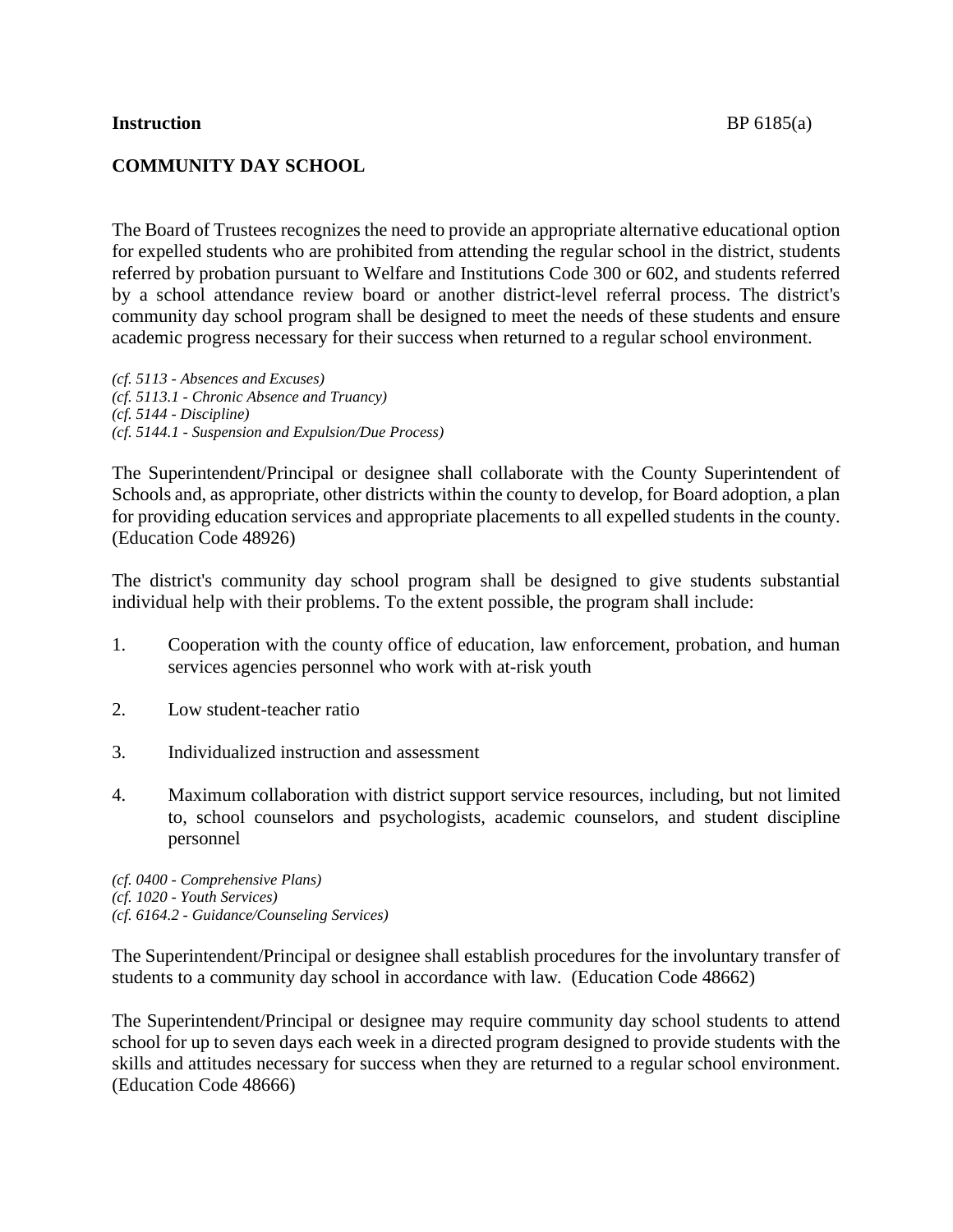#### **COMMUNITY DAY SCHOOL** (continued)

A community day school shall not be situated on the same site as a regular district elementary, middle, junior high, comprehensive senior high, opportunity, or continuation school, except when allowed by law and when the Board certifies by a two-thirds vote that no satisfactory alternative facilities are available for the community day school. Such Board certification shall be valid for not more than one school year and may be renewed by a subsequent two-thirds vote of the Board. (Education Code 48661)

*(cf. 9323.2 - Actions by the Board)*

Community day schools shall be operated in safe, well-maintained facilities that meet the requirements of Education Code 17292.5.

The Superintendent/Principal or designee shall regularly report to the Board regarding the academic performance and other outcomes of students enrolled in a community day school.

*(cf. 0500 - Accountability) (cf. 6190 - Evaluation of the Instructional Program)*

*Legal Reference:*

*EDUCATION CODE 1980-1986 County community schools 17085-17096 Emergency portable facilities 17280-17316 Field Act, approvals 17365-17374 Field Act, fitness of occupancy 48260-48273 Truants 48660-48666 Community day schools 48900-48926 Suspension or expulsion 52052 Accountability 52064.5 Program evaluation; state evaluation rubrics WELFARE AND INSTITUTIONS CODE 300 Minors subject to jurisdiction 602 Minors violating laws defining crime; ward of court CALIFORNIA CODE OF REGULATIONS, TITLE 5 1068-1074 Alternative schools accountability systems UNITED STATES CODE, TITLE 20 1400-1482 Individuals with Disabilities Education Act UNITED STATES CODE, TITLE 29 794 Rehabilitation Act of 1973, Section 504 CODE OF FEDERAL REGULATIONS, TITLE 34 104.35 Evaluation and placement of students with disabilities*

*Management Resources: (see next page)*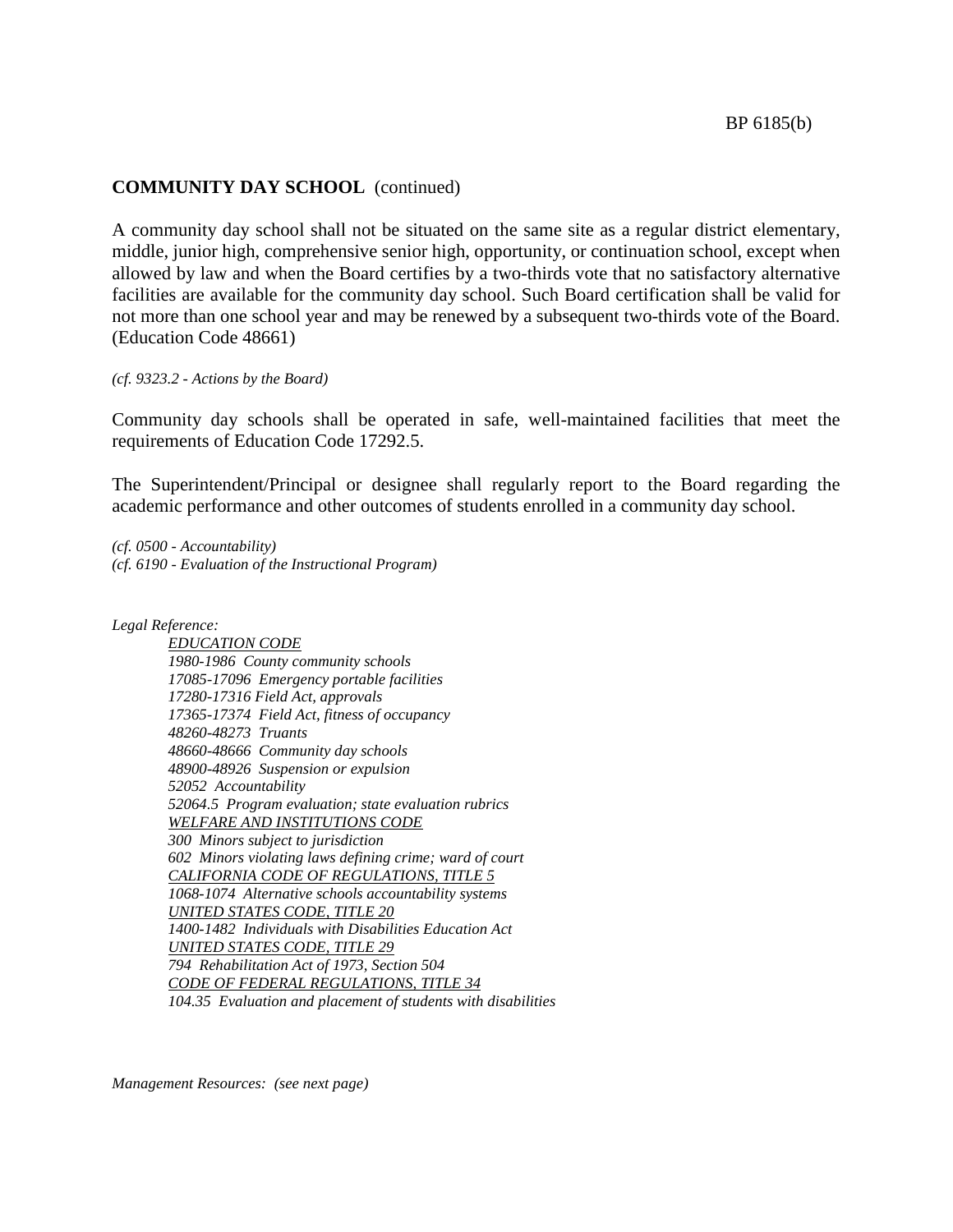# BP 6185(c)

## **COMMUNITY DAY SCHOOL** (continued)

*Management Resources:*

*CALIFORNIA DEPARTMENT OF EDUCATION PUBLICATIONS Guidelines for Establishing a Community Day School WEB SITES California Department of Education: http://www.cde.ca.gov/sp/eo/cd*

Policy **CUDDEBACK UNION ELEMENTARY SCHOOL DISTRICT**<br>adopted: December 11, 2019 Carlotta, California adopted: December 11, 2019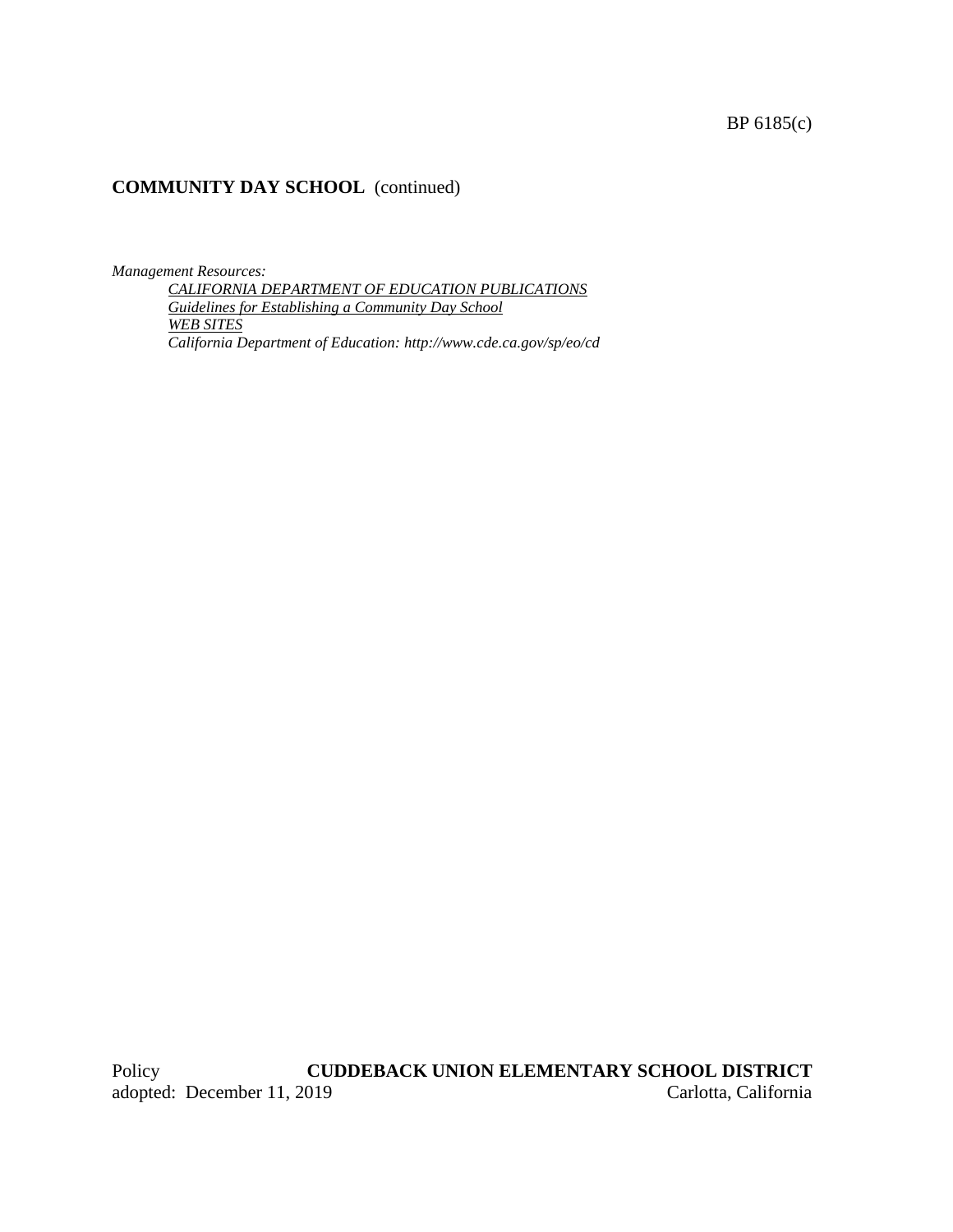# **COMMUNITY DAY SCHOOL**

## **Involuntary Transfer**

The Superintendent/Principal or designee may assign a student to a district community day school if the student meets one or more of the following conditions: (Education Code 48662)

1. The student is expelled for any reason.

*(cf. 5144.1 - Suspension and Expulsion/Due Process)*

- 2. The student is probation-referred pursuant to Welfare and Institutions Code 300 or 602.
- 3. The student is referred by a school attendance review board (SARB) or other district-level referral process.

*(cf. 5113.1 - Chronic Absence and Truancy)*

The Superintendent/Principal or designee shall give first priority for assignment to a community day school to students expelled for mandatory expulsion offenses pursuant to Education Code 48915(d). Second priority shall be given to students expelled for other reasons, and third priority shall be given to students referred pursuant to item #2 or #3 above. These priorities are applicable unless there is an agreement that the County Superintendent of Schools will serve any of these students. (Education Code 48662)

When the student to be involuntarily transferred to a community day school is a student with disabilities, as defined under the federal Individuals with Disabilities Education Act or Section 504 of the federal Rehabilitation Act of 1973, assignment to a community day school shall be determined by the student's individualized education program (IEP) or 504 team, as applicable*.* (20 USC 1415; 34 CFR 104.35)

*(cf. 5144.2 - Suspension and Expulsion (Students with Disabilities)) (cf. 6159 - Individualized Education Program) (cf. 6164.6 - Identification and Education Under Section 504)*

Students who have been involuntarily transferred to a community day school based on an expulsion order, probation referral, SARB referral, or other district-level referral process shall be notified in accordance with the applicable laws and/or district policy. Such process shall include timely written notification of the transfer to the student and his/her parent/guardian and an opportunity for the student and parent/guardian to meet with the Superintendent/Principal or designee to discuss the transfer.

## **Instruction**

Academic programs offered in the community day school shall be comparable to those available to students of a similar age in the district. (Education Code 48663)

AR 6185(b)